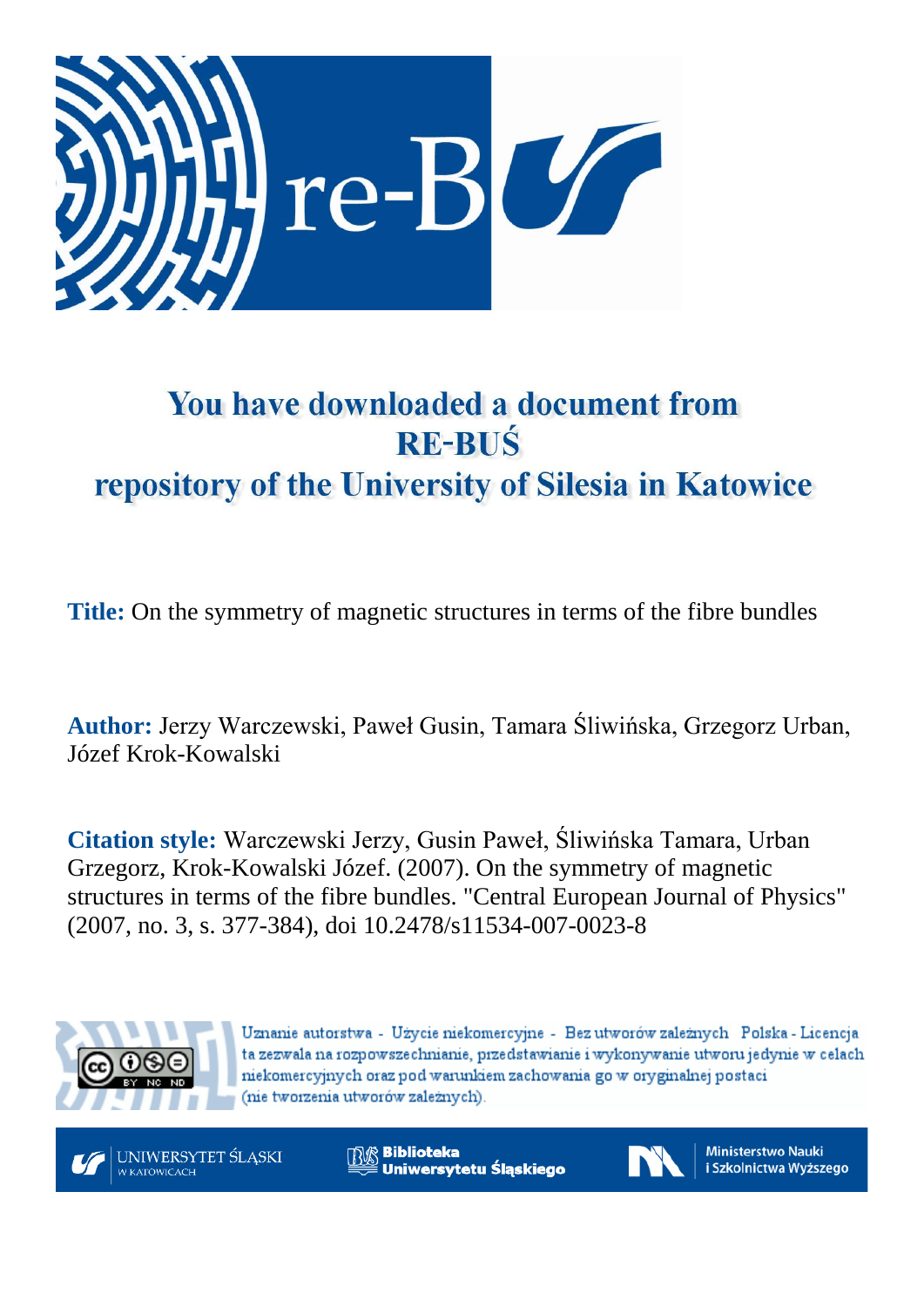

## **On the symmetry of magnetic structures in terms of the fibre bundles**

Jerzy Warczewski<sup>∗</sup>, Paweł Gusin, Tamara Śliwińska, Grzegorz Urban, Józef Krok-Kowalski

*Institute of Physics, University of Silesia, ul. Uniwersytecka 4, PL-40007 Katowice, Poland*

Received 07 February 2007; accepted 10 April 2007

**Abstract:** The paper concerns the application of the fibre bundle approach to the description of the magnetic structures and their symmetry groups. Hence the explicit formulas describing both the variety of magnetic structures and their symmetry groups have been derived. The assumption was made that the bundle sections correspond to magnetizations of the separate crystal planes multiplied by a certain Gaussian factor defined in  $\mathbb{R}^3$ , the last factor making the problem continuous and more physical.

c Versita Warsaw and Springer-Verlag Berlin Heidelberg. All rights reserved.

*Keywords: fibre bundles, magnetic structures, symmetry groups PACS (2006): 75.10.-b,75.10.Hk*

### **1 Introduction**

To describe the symmetry of the magnetic structures as well as of all other aperiodic structures one needs to formulate the corresponding symmetry groups whose action on these structures leaves them invariant. Several attempts in this respect have been undertaken, e.g. spin groups  $[1-3]$  $[1-3]$ , generalized color groups  $[4-6]$  $[4-6]$ . The extension of the spin groups to the description of quasicrystals is presented in [\[7](#page-8-4)].

Let us first recall a few definitions since the fibre bundle approach will be applied here to the description of the symmetry of magnetic structures. The fibre bundles and their topological structures present a kind of a generalization of the Cartesian product of two spaces with arbitrary dimensions. Moreover this approach resembles to some extent

<sup>∗</sup> E-mail:warcz@us.edu.pl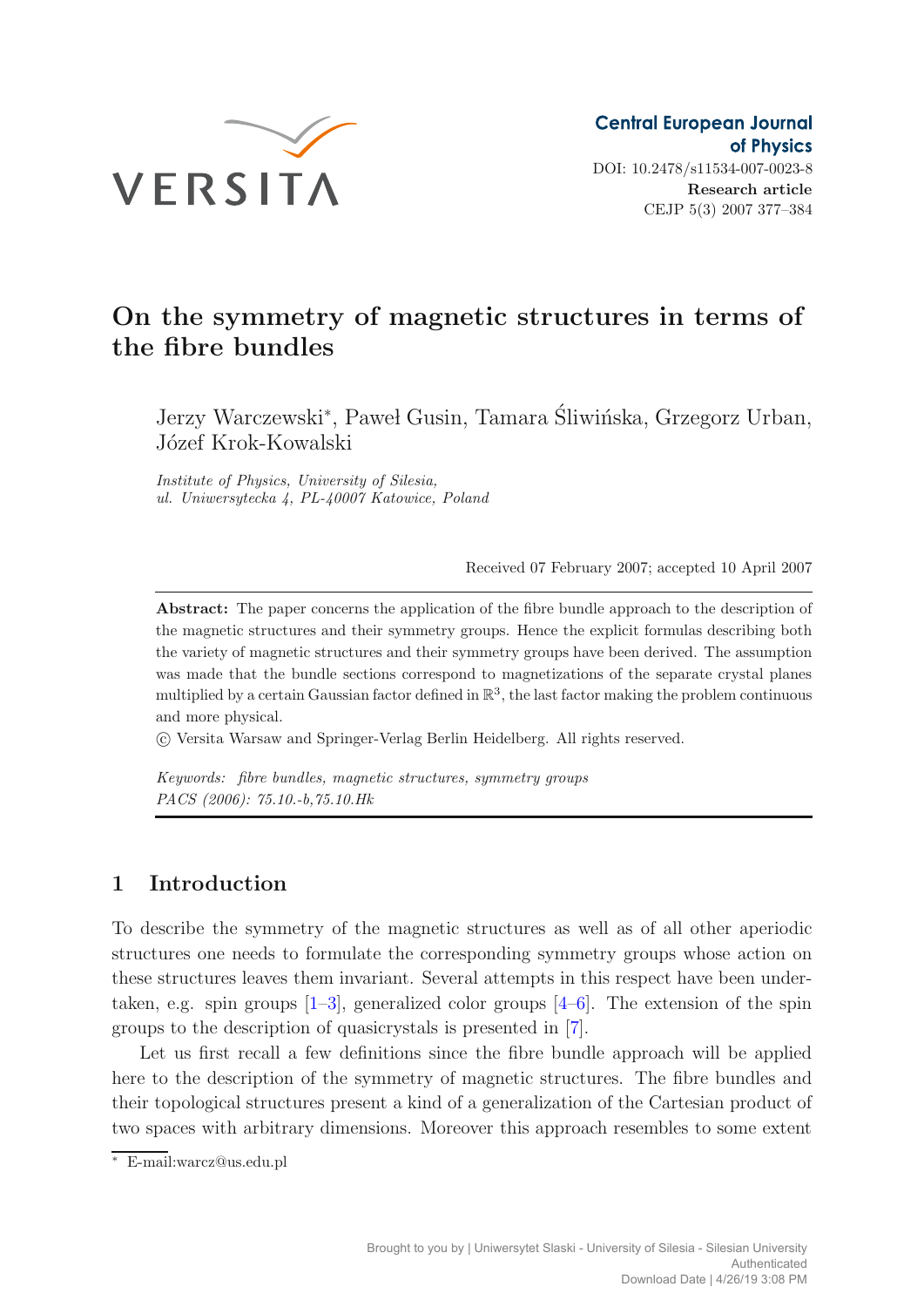the wreath groups concept introduced by Litvin [\[8](#page-8-5)[–10](#page-8-6)], because a wreath group acts in a similar way as a structural group of the fibre bundle (see below).

A fibre bundle consists of [\[11\]](#page-8-7):

- (1)  $E$  total space,
- $(2)$  M base manifold,
- $(3)$  **E** fibre,
- (4)  $G$  a structural group which acts in the standard fibre **E**,
- (5) projection  $\pi: E \to M$ .

The system  $(E, \pi, M, G)$  is called a fibre bundle if the following relations are satisfied:

(1) for each open subset  $U_{\alpha}$  of M there exists a diffeomorphism  $\varphi_{\alpha}$  such that:

$$
\varphi_{\alpha} : \pi^{-1}(U_{\alpha}) \simeq U_{\alpha} \times E_x,
$$

where  $E_x$  is an isomorphic space with the fiber **E**,

(2) for two subsets  $U_{\alpha}, U_{\beta} \subset M$  such that  $U_{\alpha} \cap U_{\beta} \neq \emptyset$  there exists a diffeomorphism  $\varphi_{\alpha\beta} \equiv \varphi_{\alpha} \circ \varphi_{\beta}^{-1}$  such that:

$$
\varphi_{\alpha\beta} : (U_{\alpha} \cap U_{\beta}) \times E_x \to (U_{\alpha} \cap U_{\beta}) \times E_x
$$

and  $\varphi_{\alpha\beta}$  has the form:

$$
\varphi_{\alpha\beta}(x,e) = (x, g_{\alpha\beta}(x) \cdot e)
$$

where  $g_{\alpha\beta}$  is a map from  $U_{\alpha} \cap U_{\beta}$  to  $G$ , and  $e \in E_x$ .

(3) **E** is isomorphic to fibre  $E_x$  for all x.

We say that the map  $s : M \to E$  is a section of E if:  $\pi \circ s = id$ . On a fibre bundle there exists a structure called a connection which allows us to compare elements belonging to different fibres. The connection  $A$  is defined as an operator acting on sections:

<span id="page-2-0"></span>
$$
Ds = As,\tag{1}
$$

where  $D$  is a covariant derivative. Using coordinates the Eq. [\(1\)](#page-2-0) can be rewritten as follows:

$$
D_i s_a = A_{iab} s_b,
$$

where  $s_a$  form a basis in  $E_x$ . A is a 1-form which assumes values in the algebra g of the structural group G. Two sections  $s(x)$  and  $\tilde{s}(y)$  are connected by the operator  $T(y, x)$  in<br>the following way: the following way:

$$
\tilde{s}(y) = T(y, x)s(x),\tag{2}
$$

where x, y are connected by the curve  $\gamma : [0, 1] \to M$  such that  $x = \gamma(0), y = \gamma(1)$ .

The operator  $T$  is expressed by the connection  $A$  as follows:

$$
T(y,x) = P \exp\left(\int_x^y A\right). \tag{3}
$$

The aim of this paper is an attempt to apply the fiber bundle formalism to the description of the magnetic structures and their symmetry groups.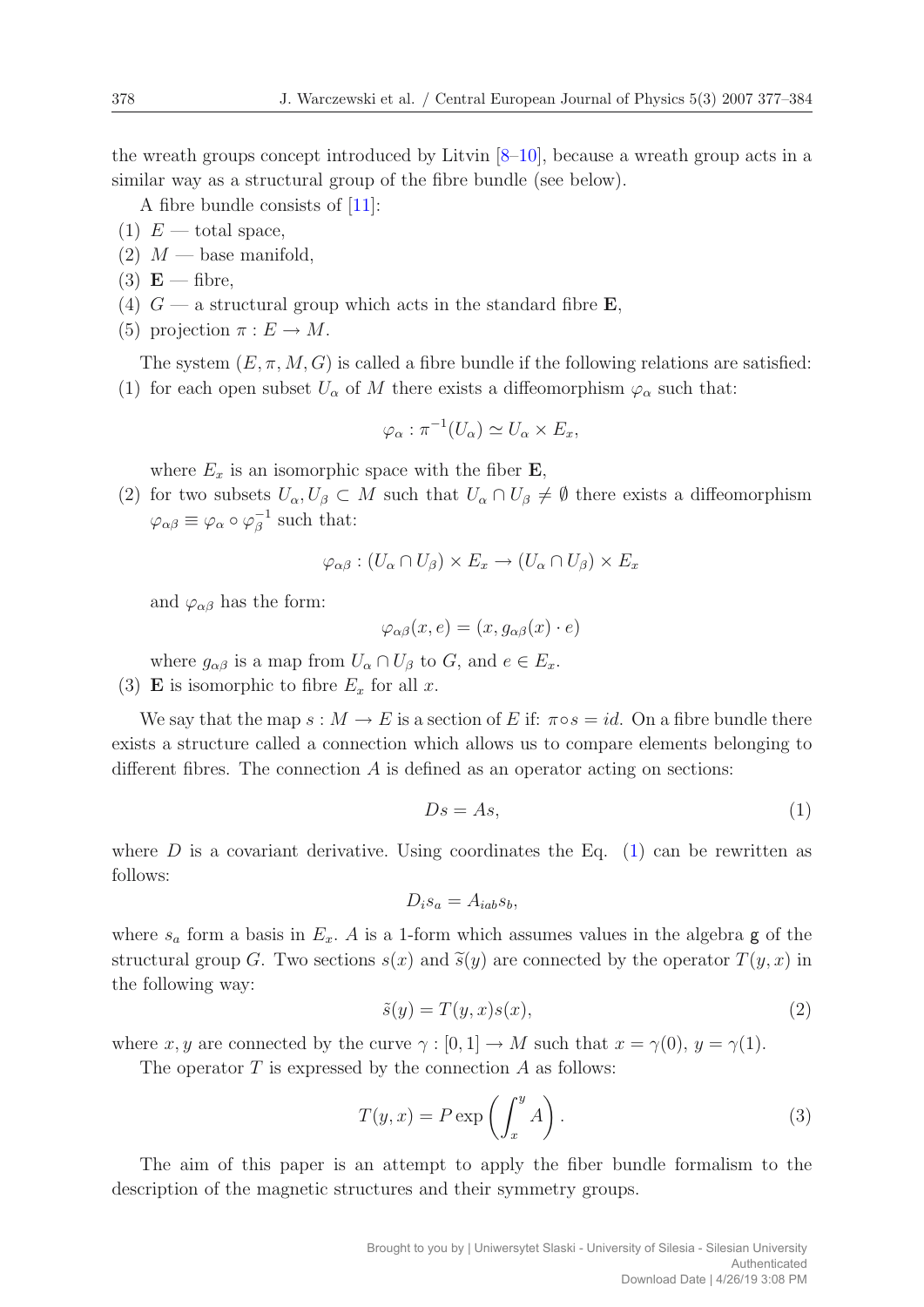#### **2 Magnetic structures**

To describe the symmetry of a magnetic structure in terms of the fibre bundles one needs a 6-dimensional space  $E_6$ . This space is a vector bundle and is represented locally as a Cartesian product of  $\mathbb{R}^3$  and a certain vector space  $V_3$  which is spanned by the orthogonal vectors  $\hat{\mathbf{e}}_1, \hat{\mathbf{e}}_2, \hat{\mathbf{e}}_3$ . The vector space  $V_3$  is the fibre of  $E_6$ . Note that the crystal structure itself can be fully described in  $\mathbb{R}^3$  whereas the spin structure can be fully described in  $V_3$ .

A magnetic structure in  $V_3$  is represented by a pair  $(M,p)$  where M is a kind of magnetization vector in  $V_3$  and p is a point in  $\mathbb{R}^3$  of the attaching of the vector **M** on a given crystal plane. Thus **M** represents the resulting magnetic moment of this plane. The position vector of the point p has coordinates:  $(0, 0, na/l)$ , where:  $n = 0, \pm 1, \pm 2, \pm 3, ...$  $l$  is the distance between the magnetic lattice planes and  $a$  is a certain scaling factor.

The vector **M** after a certain modification (see below), can be interpreted as a section of the vector bundle  $E_6$ . This section should have a special form because in the physical system the magnetic moments are localized on the magnetic atoms and vanish outside these atoms in the ideal crystal. The types of these sections are given below for a variety of magnetic structures:

(1) Ferromagnetic structure  $(f)$ :

<span id="page-3-0"></span>
$$
\mathbf{M}_f = M\widehat{\mathbf{e}}_1,\tag{4}
$$

(2) Antiferromagnetic structure (a):

$$
\mathbf{M}_a = \left(-1\right)^n M \widehat{\mathbf{e}}_1,\tag{5}
$$

(3) Simple spiral  $(s)$ :

$$
\mathbf{M}_s = M \cos(n\phi) \,\hat{\mathbf{e}}_1 + M \sin(n\phi) \,\hat{\mathbf{e}}_2,\tag{6}
$$

where  $\phi$  is the spiral angle,

(4) Ferromagnetic spiral  $(fs)$ :

$$
\mathbf{M}_{fs} = M\cos\left(n\phi\right)\hat{\mathbf{e}}_1 + M\sin\left(n\phi\right)\hat{\mathbf{e}}_2 + M\sin\psi\hat{\mathbf{e}}_3,\tag{7}
$$

where  $\psi$  is the angle between the vector **M** and the plane  $(\hat{\mathbf{e}}_1, \hat{\mathbf{e}}_2)$ ,

<span id="page-3-1"></span> $(5)$  Skew spiral  $(ss)$ :

$$
\mathbf{M}_{ss} = M \left[ \cos^2 \left( n\phi \right) + \sin^2 \left( n\phi \right) \cos \theta \right] \cos \left( n\phi \right) \hat{\mathbf{e}}_1 + M \left[ \cos^2 \left( n\phi \right) + \sin^2 \left( n\phi \right) \cos \theta \right] \sin \left( n\phi \right) \hat{\mathbf{e}}_2 + 2M \sin \left( n\phi \right) \sin \frac{\theta}{2} \sqrt{\cos^2 \frac{\theta}{2} + \sin^2 \frac{\theta}{2} \cos^2 \left( n\phi \right) \hat{\mathbf{e}}_3},\tag{8}
$$

where  $\theta$  is the angle between the plane  $(\hat{\mathbf{e}}_1, \hat{\mathbf{e}}_2)$  and the plane of the spiral; in other words  $\theta$  is the skew angle and  $\theta < \pi/2$ .

Let us consider the spin waves as the frozen waves in the crystal. Therefore, regardless of whether we deal with the commensurate or incommensurate spin waves one can represent these waves as follows: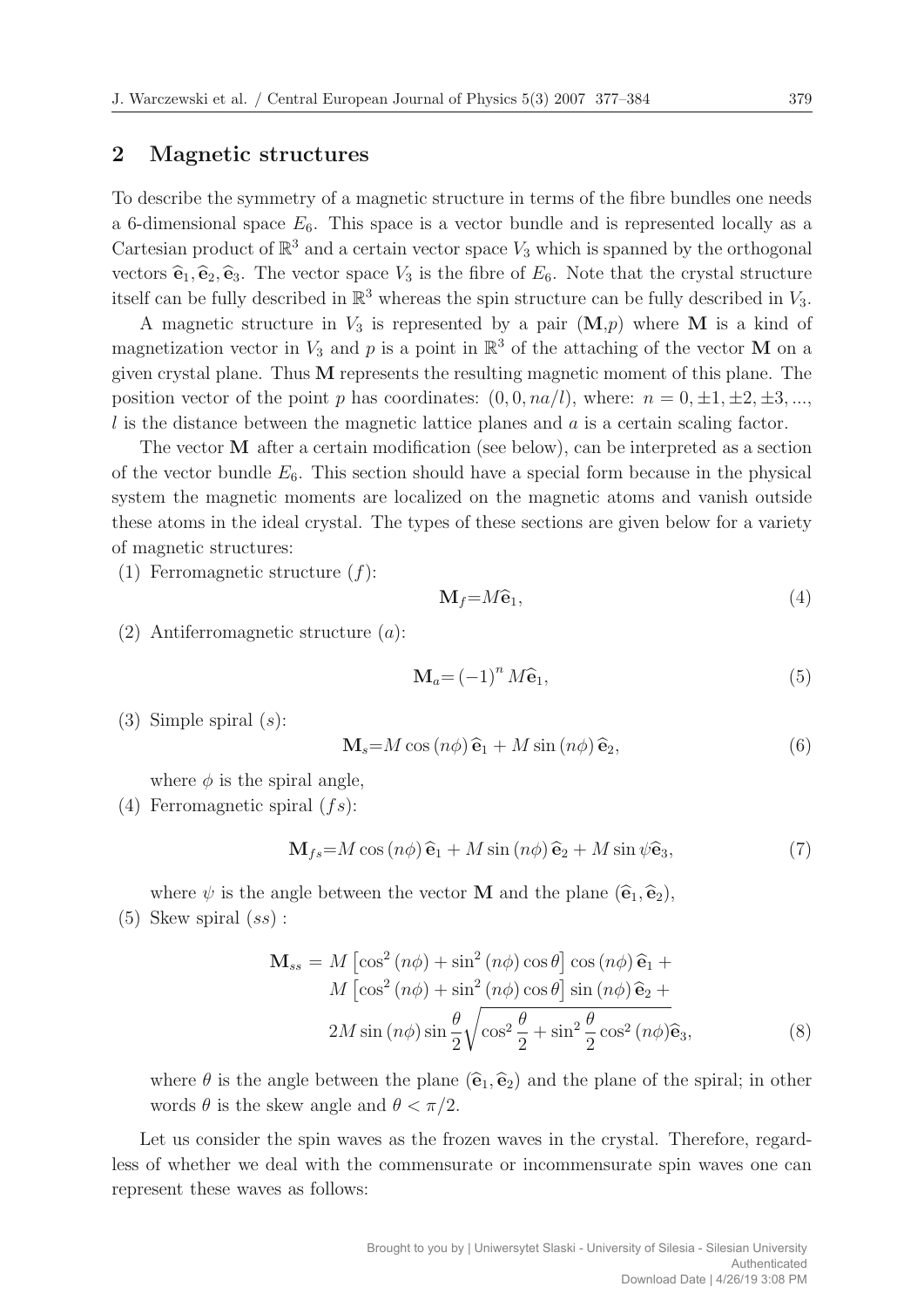6. Transverse spin wave  $(t)$ :

$$
\mathbf{M}_{t} = f(n) M \hat{\mathbf{e}}_{1},\tag{9}
$$

where  $f(n)$  is the periodic function with the period equal to the spin wavelength. Note that if the latter period is commensurate with the crystal periodicity one can say that the spin wave is commensurate, and vice versa the incommensurability of  $f(n)$  points to the incommensurability of the spin wave. Therefore if  $n$  numerates the crystal planes, then  $f(n)$  represents the values of this function on these planes. The above remarks apply also to the longitudinal spin waves:

7. Longitudinal spin wave  $(l)$ :

$$
\mathbf{M}_{l} = f(n) M \hat{\mathbf{e}}_{3}.
$$
 (10)

Note that the general formula concerning all the three spirals mentioned above, i.e. items 3., 4. and 5., can be expressed as follows:

$$
\mathbf{M}_{A}(\phi, \theta, \psi) = M \left[ \cos^{2} (n\phi) + \sin^{2} (n\phi) \cos \theta \right] \cos (n\phi) \hat{\mathbf{e}}_{1} + M \left[ \cos^{2} (n\phi) + \sin^{2} (n\phi) \cos \theta \right] \sin (n\phi) \hat{\mathbf{e}}_{2} + M \left( 2 \sin (n\phi) \sin \frac{\theta}{2} \sqrt{\cos^{2} \frac{\theta}{2} + \sin^{2} \frac{\theta}{2} \cos^{2} (n\phi) + \sin \psi} \right) \hat{\mathbf{e}}_{3},
$$
(11)

where  $A = s, fs, ss$ . Thus the three angles  $\phi, \theta, \psi$  describe in an unambiguous manner all the three spirals, namely s corresponds to  $0 < \phi < \pi$ ,  $\theta = 0$ ,  $\psi = 0$ , fs corresponds to  $0 < \phi < \pi$ ,  $\theta = 0$ ,  $\psi < \pi/2$  and ss corresponds to  $0 < \phi < \pi$ ,  $\theta < \pi/2$ ,  $\psi = 0$ .

To enable us to use the fibre bundles approach one has to assure that these sections (vectors  $M$ ) be continuous. Let us modify first a magnetic momentum  $s_i$  of the i-th magnetic atom in the following way:

<span id="page-4-0"></span>
$$
\mathbf{s}(\mathbf{r}) = \mathbf{s}_i \exp\left[-\frac{(\mathbf{r} - \mathbf{r}_i)^2}{\xi^2}\right],\tag{12}
$$

where  $\mathbf{r}_i$  is the coordinate of the i-th magnetic atom,  $\xi$  is the characteristic scale of the atomic sizes. Such a situation seems to be more physical, because, as a matter of fact, a magnetic moment presents a field which is significant only close to the crystal positions of the magnetic atoms and decreases outside very quickly. The vector **M** itself presents a vector sum of the atomic magnetic moments on a crystal plane. Therefore according to the central theorem of the theory of probability (the Lyapunov theorem) the formula analogous to Eq. [\(12\)](#page-4-0) is valid for the vector **M**:

$$
\mathbf{M}_{m}(\mathbf{r}) = \mathbf{M}_{m} \exp\left[-\frac{(\mathbf{r} - \mathbf{r}_{l})^{2}}{d^{2}}\right],
$$
\n(13)

where  $r_l$  is the coordinate of the *l*-th crystal plane, d is a distance between the neighbour crystal planes. The index  $m$  corresponds to the appropriate structures from points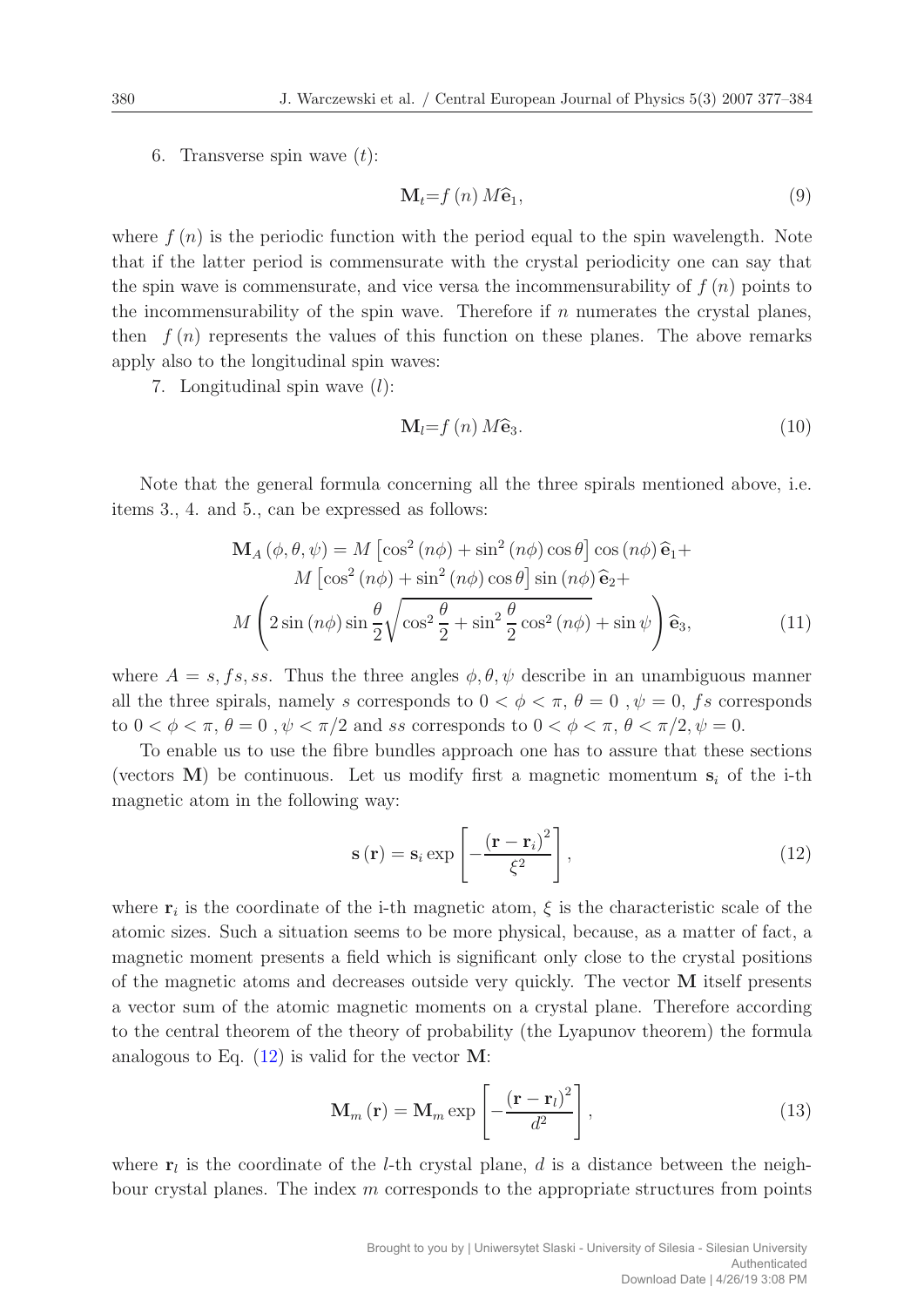1–7:  $m = f, a, s, fs, ss, t, l$ . The exponential factor here guarantees that the section **M** is continuous and has a small value outside the crystal plane.

It is well known that every arbitrary vector bundle on  $\mathbb{R}^3$  is trivial. Therefore the bundle under consideration is also trivial. It means that there exists a global section of this bundle, which in our case corresponds to the vector  $M$ . According to formulas  $(4-8)$  $(4-8)$ the length of vector **M** is constant for a given magnetic structure. Thus in this case the fibers become spheres with the radii equal to the corresponding values of vector **M**, whereas the bundles become spherical. Triviality here means that sections do not vanish.

A total magnetic symmetry group can then be defined as a group which leaves  $\mathbf{M}_m(\mathbf{r})$ invariant. This group consists of two factors:  $G_m$ , which is defined below, and  $G_{\Lambda}$ , which presents the symmetry group of the crystalline structure.

A magnetic symmetry group  $G_m$  is defined here by the invariance of the above vectors  $\mathbf{M}_m$  with respect to some elements of the Euclidean group  $e(3)$  of  $V_3$ .

Thus the magnetic group  $G_m$  is defined for the above structures by the condition:

$$
G_m = \{ g \in e(3) | g \cdot \mathbf{M}_m = \mathbf{M}_m \},\tag{14}
$$

where the dot  $(\cdot)$  denotes the action of g on  $M_m$ :

$$
g \cdot \mathbf{M}_m = A \mathbf{M}_m + \mathbf{t},\tag{15}
$$

$$
g = (A, \mathbf{t}).\tag{16}
$$

A is a rotation matrix and **t** is a translation vector and is taken as the modulo lattice vector.

Let us determine the explicit forms of the symmetry groups for the above seven magnetic structures.

**1.** The magnetic group  $G_f$  for the ferromagnetic structure. This group has to conserve  $M_f=M\hat{\mathbf{e}}_1$ :

$$
g \cdot \mathbf{M}_f = A \mathbf{M}_f + \mathbf{t}.\tag{17}
$$

Thus:

$$
A\hat{\mathbf{e}}_1 = \hat{\mathbf{e}}_1, \tag{18}
$$

$$
\mathbf{t} = 0. \tag{19}
$$

From these conditions it follows that the matrix A has the form:

$$
A = \begin{pmatrix} 1 & 0 & 0 \\ 0 & a & b \\ 0 & c & d \end{pmatrix}
$$
 (20)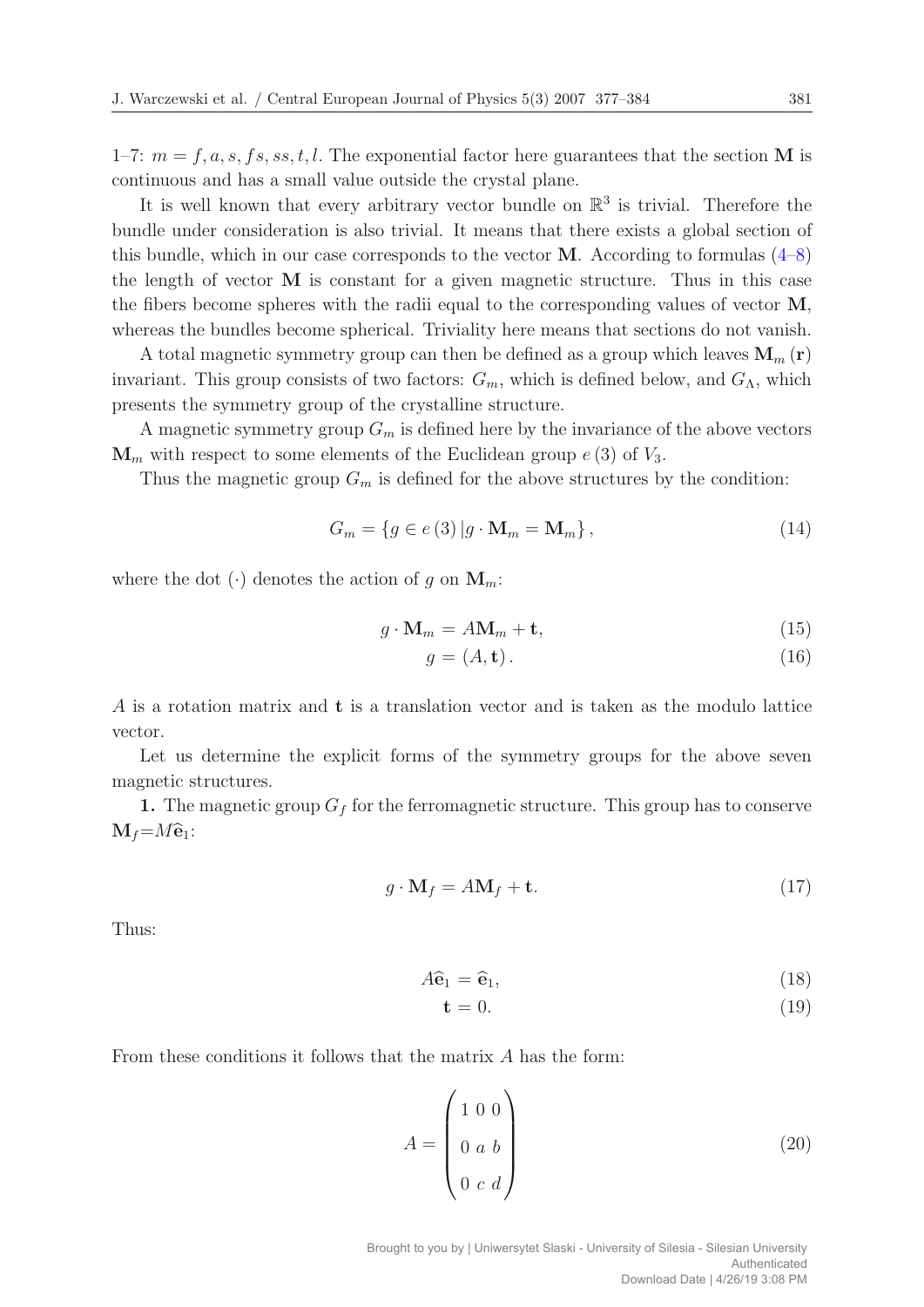where  $ad - bc = 1$ . This magnetic group in the space  $V_3$  has the form:

$$
G_f = \left\{ \left( \begin{pmatrix} 1 & 0 & 0 \\ 0 & a & b \\ 0 & c & d \end{pmatrix}, 0 \right) \text{ and } ad - bc = 1 \right\}.
$$
 (21)

The total magnetic group  $\widehat{G}_f$  in the space  $E_6$  is the tensor product of  $G_f$  and the space group  $G_{\Lambda}$  of the crystal structure:

$$
\widehat{G}_f = G_f \otimes G_\Lambda. \tag{22}
$$

**2.** For the antiferromagnetic structure one can obtain:

$$
G_a = \left\{ \left( \begin{pmatrix} (-1)^n & 0 & 0 \\ 0 & a & b \\ 0 & c & d \end{pmatrix}, 0 \right) \text{ and } ad - bc = 1 \right\}.
$$
 (23)

The index n numerates the consecutive crystal lattice planes; to each such plane a corresponding vector **M** is ascribed.

**3.** For the simple spiral the symmetry group  $G_s$  in  $V_3$  has to conserve:

$$
g \cdot \mathbf{M}_s = A \mathbf{M}_s + \mathbf{t}.\tag{24}
$$

This condition leads to the group  $G_s$ :

$$
G_s = \left\{ \left( \begin{pmatrix} \cos \alpha - \sin \alpha & 0 \\ \sin \alpha & \cos \alpha & 0 \\ 0 & 0 & 1 \end{pmatrix}, 0 \right) \text{ and } \alpha = \phi \right\}.
$$
 (25)

Thus:

$$
\widehat{G}_s = G_s \otimes G_\Lambda. \tag{26}
$$

**4.** In the case of the ferromagnetic spiral the symmetry group  $G_{fs}$  in  $V_3$  presents a product of the corresponding symmetry matrices for both the simple spiral and the ferromagnetic structure taking into account that this time the ferromagnetic component points in the direction **e**3:

$$
G_{fs} = \left\{ \left( \left( \begin{array}{ccc} a\cos\alpha + b\sin\alpha & -a\sin\alpha + b\cos\alpha & 0 \\ c\sin\alpha + d\sin\alpha & -c\sin\alpha + d\cos\alpha & 0 \\ 0 & 0 & 1 \end{array} \right), 0 \right) \text{ and } \alpha = \phi, \ ad - bc = 1 \right\}.
$$
\n(27)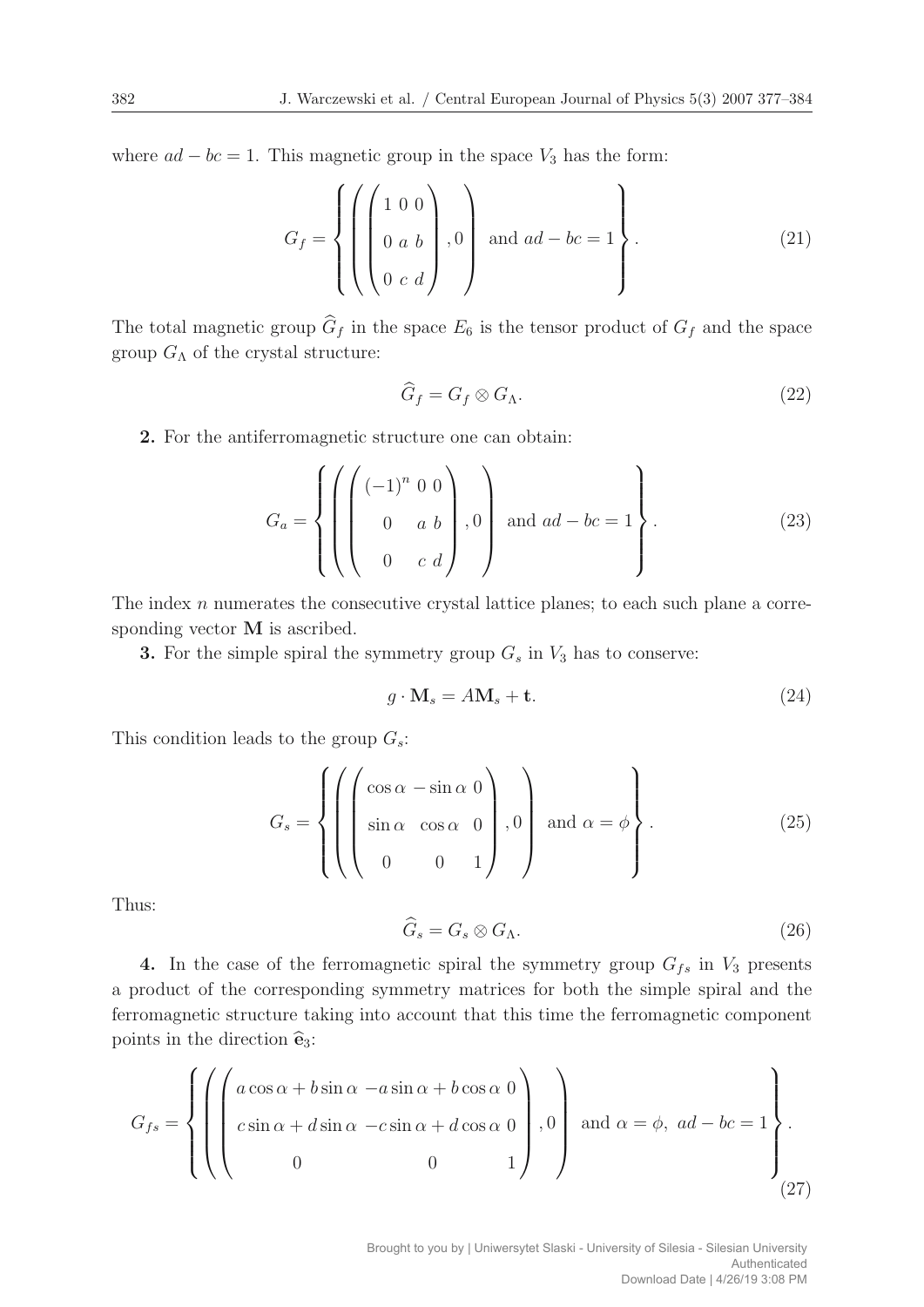Note that the value of  $\psi$  is related to the values of a, b, c, d. Thus

$$
\widehat{G}_{fs} = G_{fs} \otimes G_{\Lambda}.\tag{28}
$$

**5.** In the case of the skew spiral the symmetry group  $G_{ss}$  in  $V_3$  presents a product of the corresponding symmetry matrices for both the simple spiral and the rotation of this simple spiral about the  $\hat{\mathbf{e}}_1$  axis by the angle  $\theta$ :

$$
G_{ss} = \left\{ \left( \left( \begin{array}{ccc} \cos \alpha & -\sin \alpha & 0 \\ \sin \alpha \cos \theta & \cos \alpha \cos \theta & -\sin \theta \\ \sin \alpha \sin \theta & \cos \alpha \sin \theta & \cos \theta \end{array} \right), 0 \right) \text{ and } \alpha = \phi \right\}.
$$
\n(29)

$$
G_{ss}=G_{ss}\otimes G_{\Lambda}.
$$

**6.** and **7.** Spin waves:

 $G_{t,l} = \{(0, \mathbf{h}), \text{ where } \mathbf{h} \text{ is the periodicity vector of the function } f \text{ in 6 or } 7\}.$ 

Thus:

$$
\widehat{G}_{t,l} = G_{t,l} \otimes G_{\Lambda}.\tag{30}
$$

Usually in the structures with a magnetic ordering an additional type of symmetry operation can be introduced. This operation is represented by the time reversal operator  $r$ , which changes the sign of either the magnetic moment or spin. The time reversal operator here is represented by the  $Z_2$  group with two elements only:  $-1, +1$ . This operator then acts as follows:

$$
r \otimes G_{\Lambda} = G'_{\Lambda} = \{(r, \lambda)\},\
$$

where  $\lambda$  belongs to  $G_{\Lambda}$ . In this description a general point in the four-dimensional space, where  $G'_{\Lambda}$  acts, is represented by  $x, y, z, s$ , and s is equal to either  $-1$  or  $+1$ . In our approach the time reversal operator is already included into the groups  $G_m$ , where  $m =$  $f, a, s, fs, ss, t, l$ , as one of their elements.

#### **3 Discussion**

Proposed in the present paper is a description of the magnetic structures in terms of fibre bundles. Such an approach turns out to be the most general, because it is based on the most general product of two arbitrary spaces, namely the Cartesian product, which is very suitable to the combination of two "worlds", e.g. the "world of positions"  $(\mathbb{R}^3)$  and the "world of spins"  $(V_3)$ . Thus the description of crystal structures is to be carried out in  $\mathbb{R}^3$ , whereas the description of spin structures is to be carried out in  $V_3$ . This approach equates the symmetry analysis of magnetic structures with the method of the higher dimensional embeddings of the modulated structures. The symmetry groups appearing in the symmetry analysis become structural groups of the bundles. From the other side, a